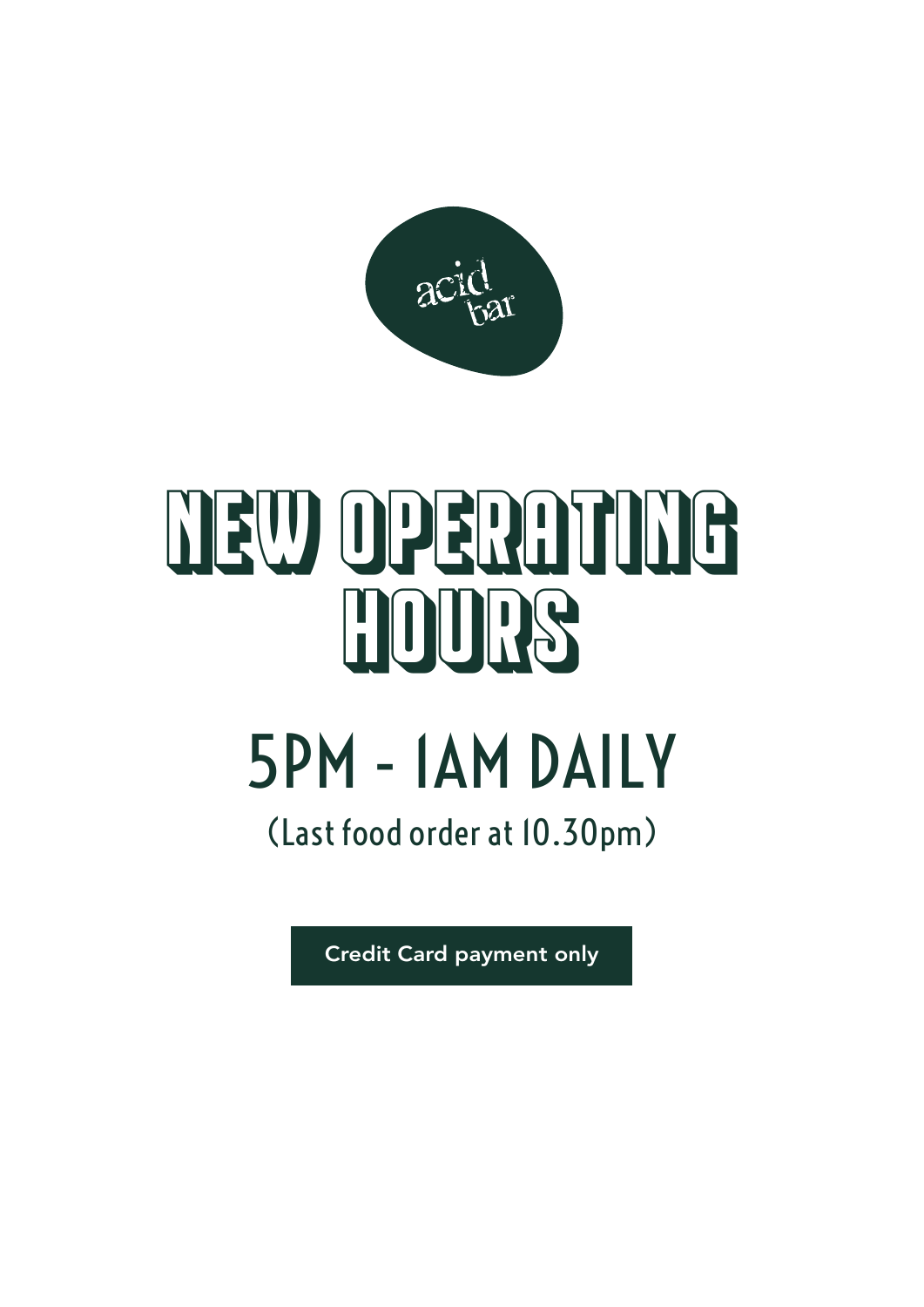

#### HAPPY HOUR SUNDAY - THURS, TILL 8PM

1 FOR 1 \$17 DRAUGHT BEERS AND SPIRITS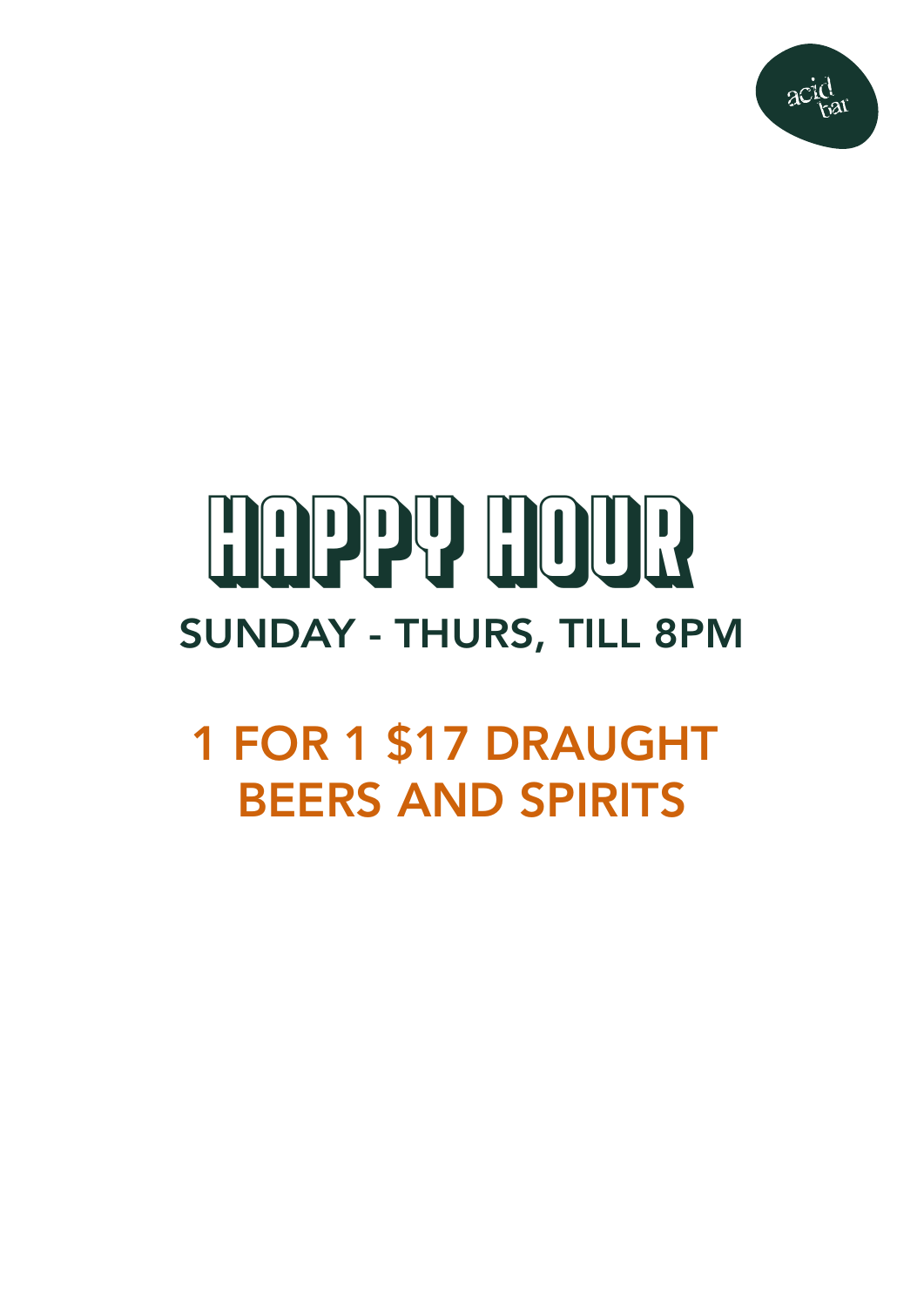

#### BOTTLE PROMO DAILY FROM 8PM

#### 20% OFF SELECTED SPIRITS

Remy Martin VSOP | Hendricks | Patron Silver | Grey Goose | The Balvenie 12 Years | Buffalo Trace | Plantation Isle of Fiji

#### BEER PROMO DAILY FROM 8PM

#### BEER BUCKET OF 5 FOR \$45 (TIGER/HEINEKEN)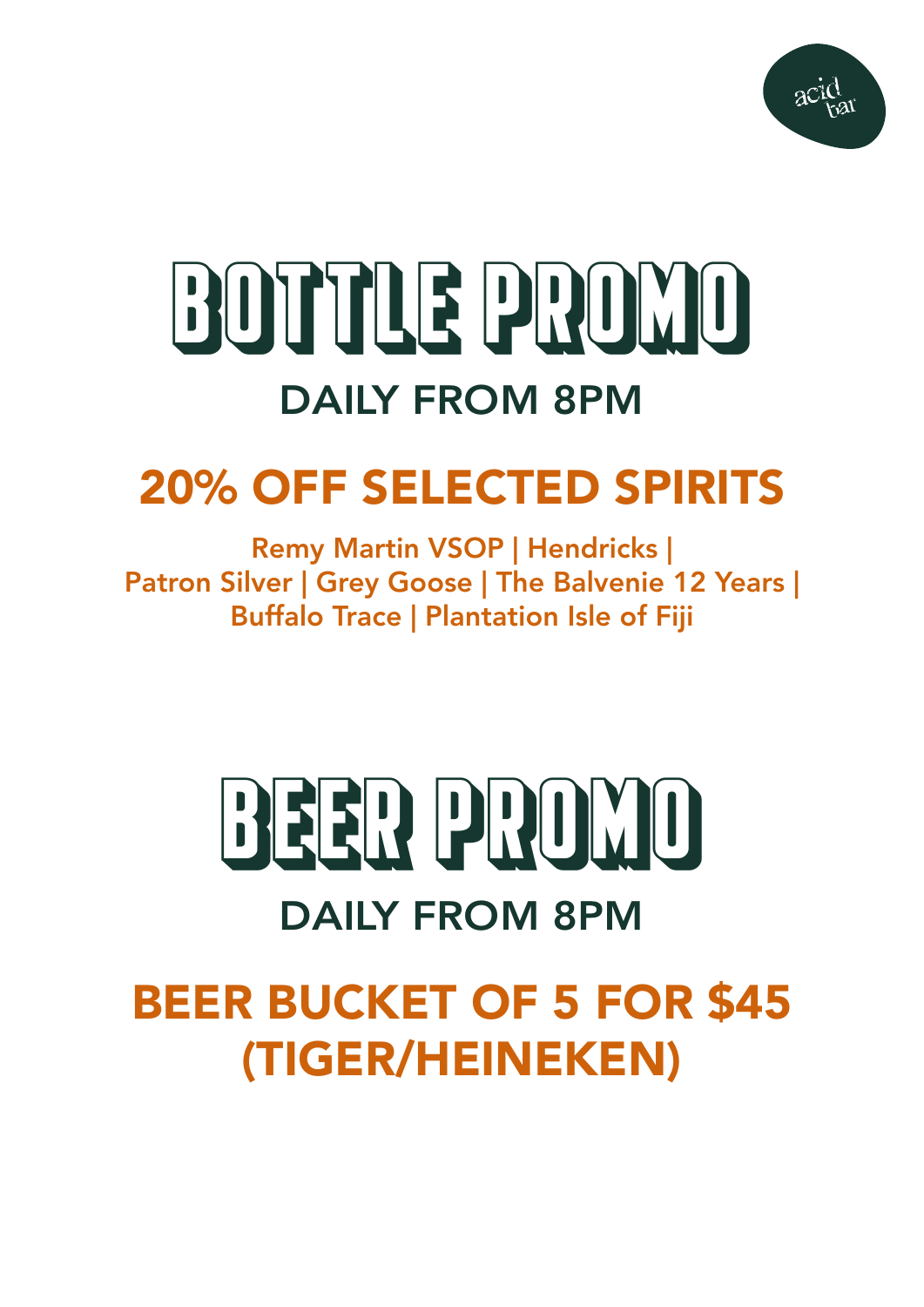## BEERS

| BEERS - BOTTLE                          | BTI                           |
|-----------------------------------------|-------------------------------|
| <b>TIGER CRYSTAL</b><br><b>HEINEKEN</b> | \$15<br>$\overline{\text{S}}$ |
| BEERS - DRAUGHT                         | <b>PINT</b>                   |
|                                         |                               |
| <b>TIGER</b>                            | S <sub>17</sub>               |
| <b>HEINEKEN</b>                         | \$17                          |
| <b>GUINNESS</b>                         | \$17                          |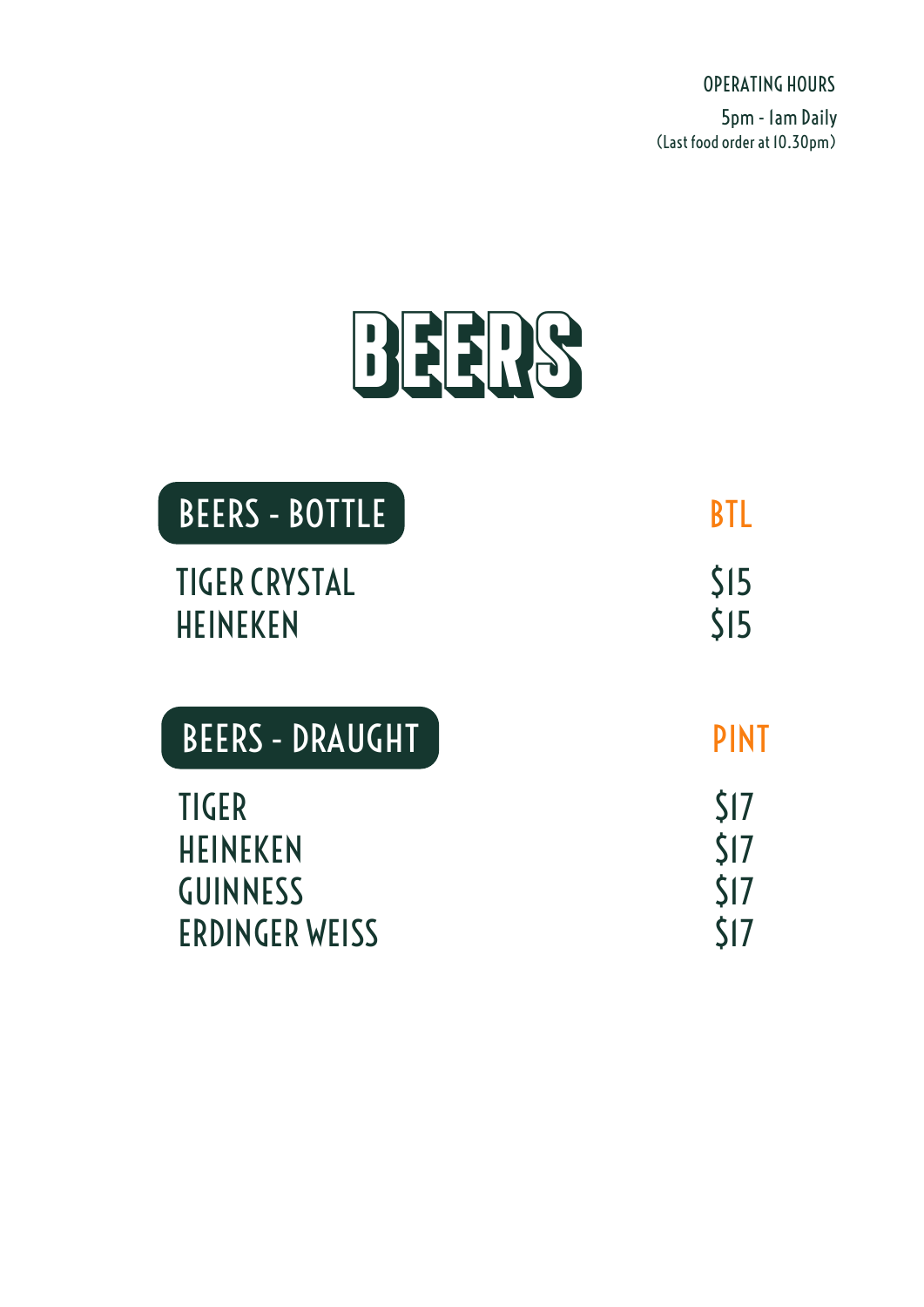### SPIRITS

| <b>LVODKA</b>                   | GI S            | <b>RTI</b>   |
|---------------------------------|-----------------|--------------|
| <b>TRIED AND TRUE</b><br>France | S <sub>17</sub> |              |
| <b>GREY GOOSE</b><br>France     |                 | $$18$ $$248$ |
| <b>BELVEDERE</b><br>Poland      |                 | $$18$ $$248$ |

\*All our premium Vodkas are served with East Imperial Sode/Tonic Water

| <b>RUM</b>                                                       | <b>GLS</b>     |             |
|------------------------------------------------------------------|----------------|-------------|
| <b>PLANTATION 3 STARS WHITE RUM</b>                              | $\mathsf{S}17$ |             |
| Barbados, Trinidad, Jamaica<br>PLANTATION DARK RUM (DOUBLE AGED) | \$18           |             |
| <b>PLANTATION ISLE OF FIJI</b>                                   | S18            | <b>S248</b> |
| LIQUERS                                                          | GLS            | <b>BTI</b>  |
| <b>JAGERMEISTER</b>                                              | S18            | <b>SI88</b> |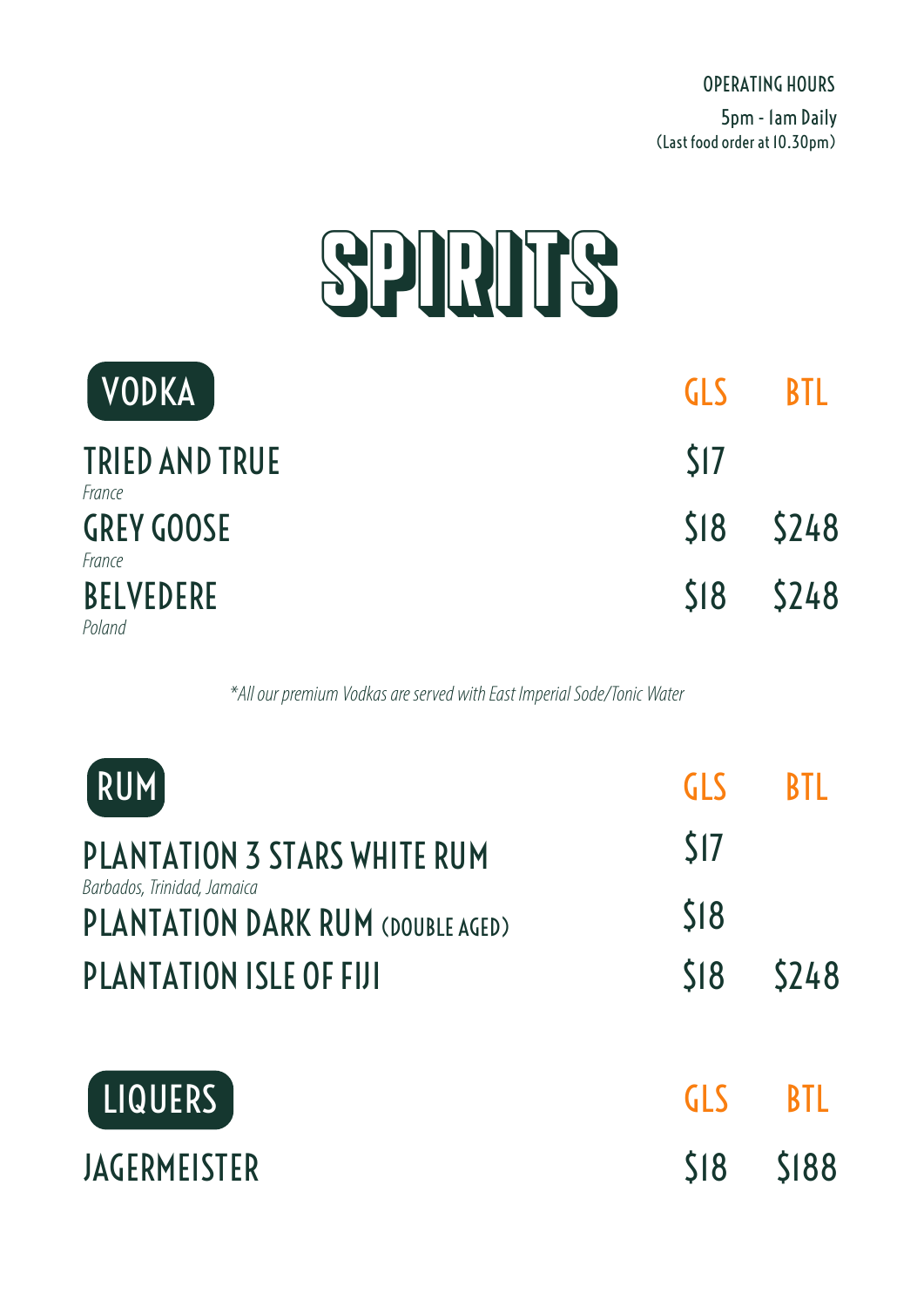## SPIRITS

| <b>GIN</b>                                                                   | <b>GLS</b>      | BTL                  |
|------------------------------------------------------------------------------|-----------------|----------------------|
| <b>WIDGES LONDON DRY</b><br>France                                           | S <sub>17</sub> |                      |
| <b>MOONSHOT GIN</b>                                                          | \$18            | <b>S248</b>          |
| United Kingdom<br><b>HENDRICK'S</b>                                          | \$18            | \$248                |
| Scotland, United Kingdom<br><b>THE BOTANIST</b><br>Scortland, United Kingdom | \$18            | <b>S248</b>          |
| COGNAC                                                                       | <b>GLS</b>      | BTL                  |
| <b>REMY MARTIN</b><br><b>HENNESSY</b>                                        | \$18<br>\$18    | <b>S248</b><br>\$288 |
| <b>TEQUILA &amp; MEZCAL</b>                                                  | <b>GLS</b>      |                      |
| LOS ARCOS BLANCO DESTILADO DE AGAVE                                          | \$17            |                      |
| <b>PATRON SILVER</b><br>Jalisco, Mexico                                      | \$18            | \$248                |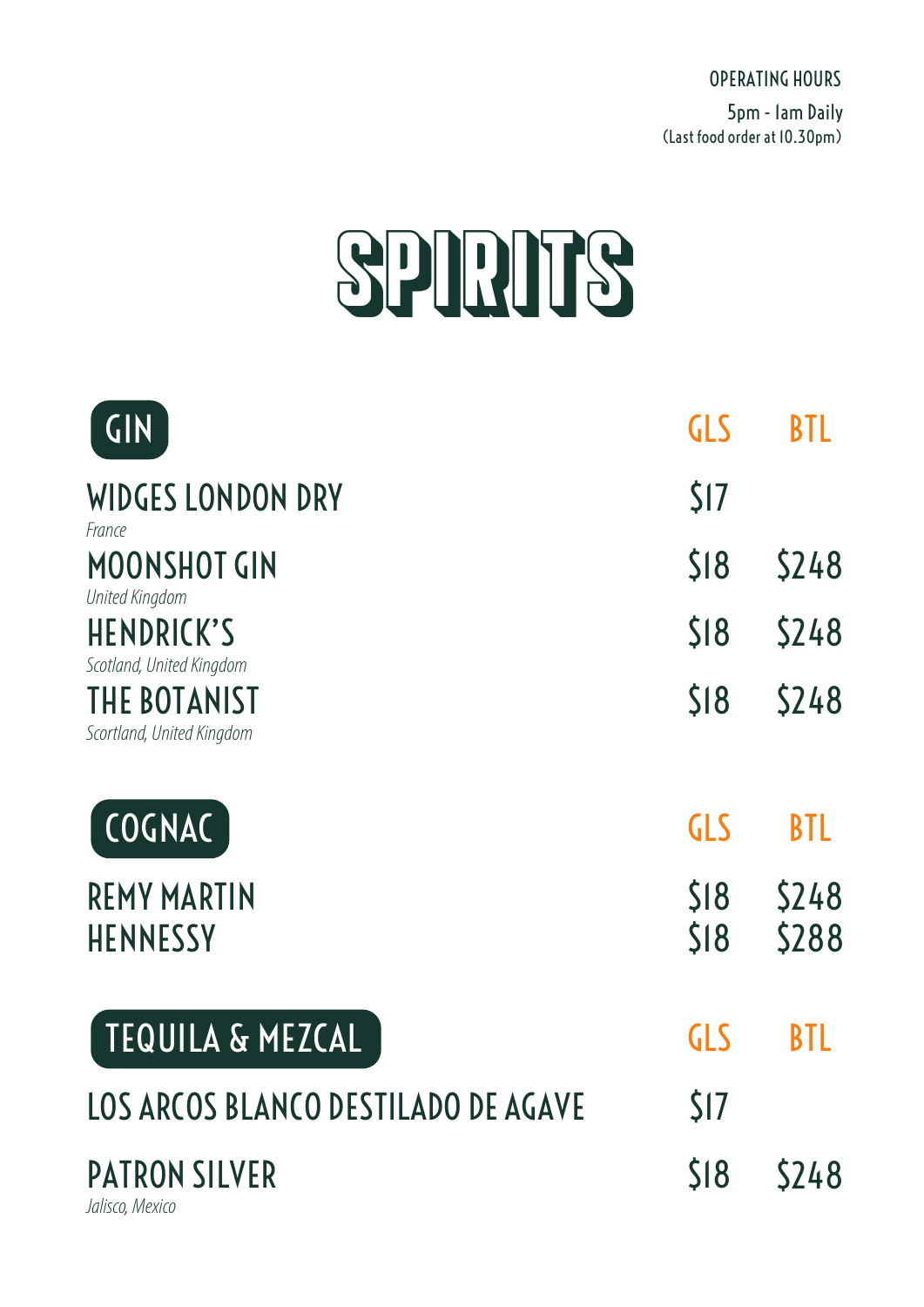#### SPIRITS

| <b>WHISKEY</b>            | GLS             | BTL         |
|---------------------------|-----------------|-------------|
| <b>MONKEY SHOULDER</b>    | S <sub>17</sub> | \$188       |
| LAPHROAIG 10 YEARS        | \$20            | \$248       |
| THE BALVENIE 12 YEARS     | \$20            | \$248       |
| THE GLENLIVET IS YEARS    | \$20            | \$248       |
| <b>BOURBON</b>            | GLS             | <b>BTI</b>  |
| <b>REBEL YELL BOURBON</b> | S <sub>17</sub> | <b>SI88</b> |
| <b>MITCHER'S</b>          | \$18            | <b>S248</b> |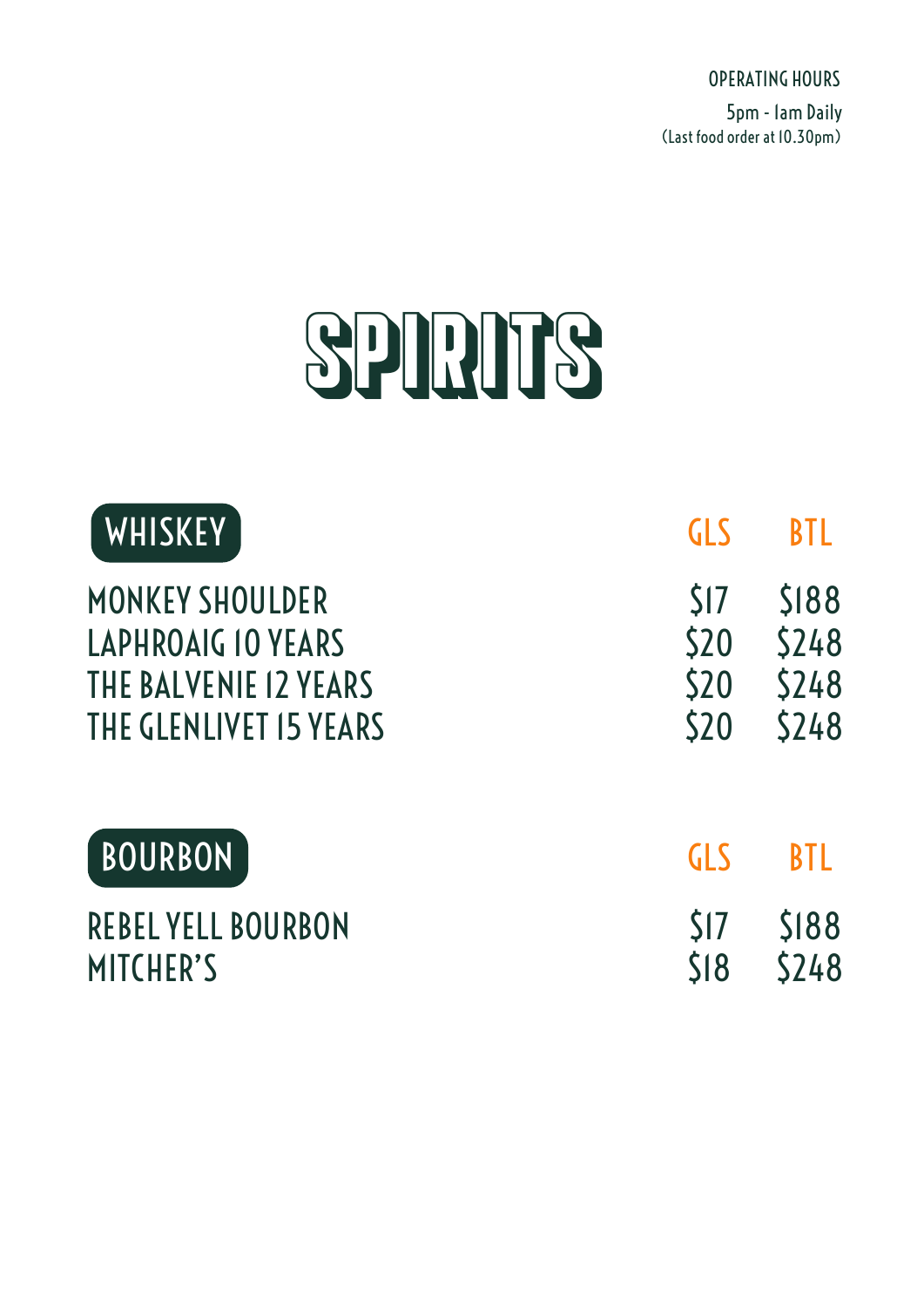# **COCKTAILS**

| <b>ESPRESSO MARTINI</b>    | <b>\$20</b> |
|----------------------------|-------------|
| <b>APEROL SPRITZ</b>       | \$20        |
| <b>OLD FASHIONED</b>       | \$20        |
| <b>TOMMY'S MARGARITA</b>   | \$20        |
| <b>NEGRONI</b>             | \$20        |
| <b>WHISKEY SOUR</b>        | \$20        |
| <b>HEMMINGWAY DAIQUIRI</b> | \$20        |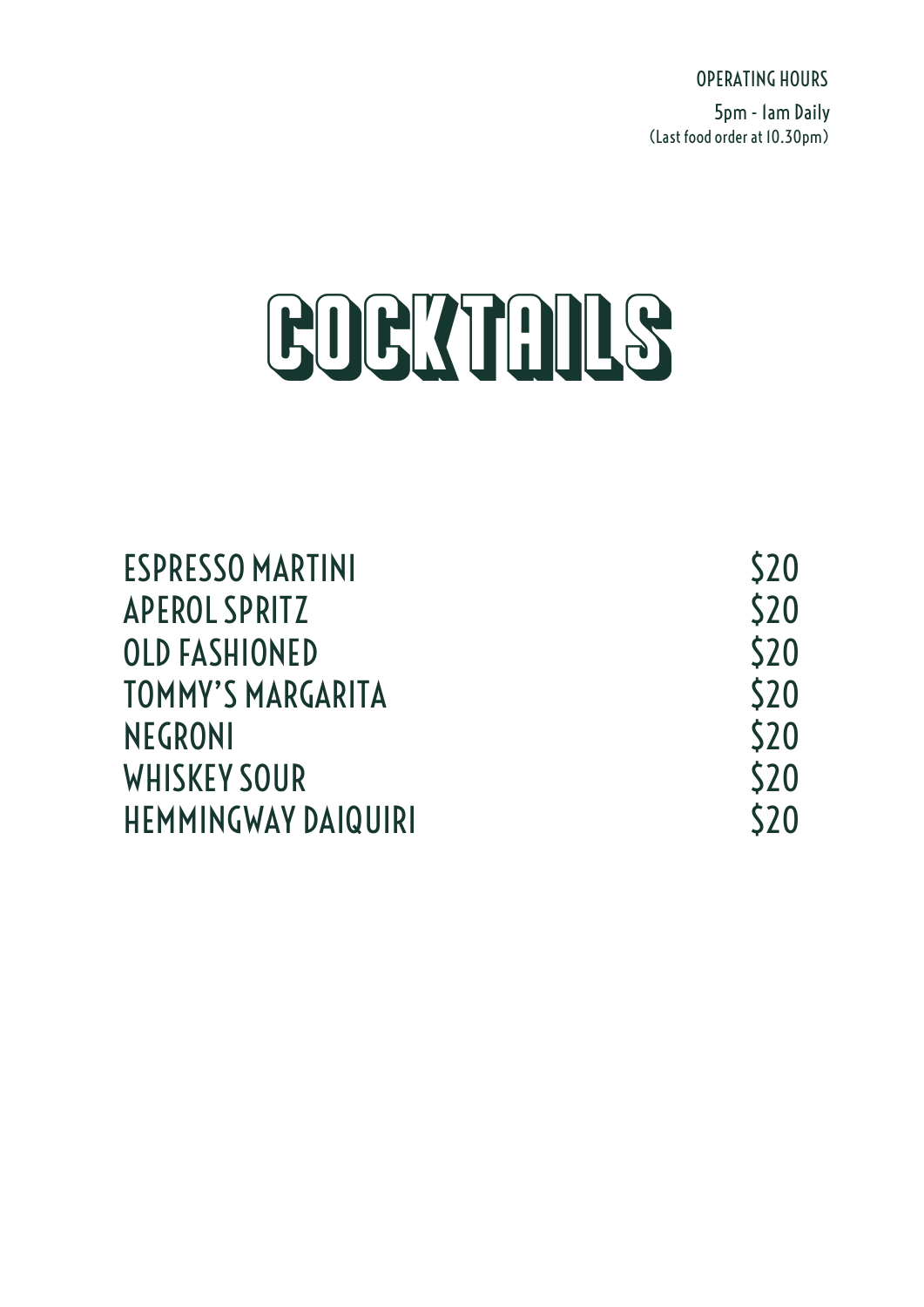

| <b>WHITE WINE</b>                                                                                    | <b>GLS</b> | BTI         |
|------------------------------------------------------------------------------------------------------|------------|-------------|
| <b>DE BORTOLI</b>                                                                                    | \$18       | \$75        |
| Chardonnay, New South Wales, Australia<br><b>REGUTA DI ANSELMI GIUSEPPE</b>                          | \$18       | \$75        |
| Sauvignon Blanc Venice, Italy<br><b>KATNOOK FOUNDER'S BLOCK</b><br>Chardonnay, Coonawarra, Australia |            | <b>\$98</b> |
| <b>RED WINE</b>                                                                                      | <b>GLS</b> | BTI         |
| <b>DE BORTOLI</b>                                                                                    | \$18       | \$75        |
| Merlot 2019, New South Wales, Australia<br><b>MALBEC</b><br>Mendoza, Argentina                       | \$18       | \$75        |
| <b>KAPUKA</b><br>Pinot Noir 2015, Marlborough, New Zealand                                           |            | <b>\$98</b> |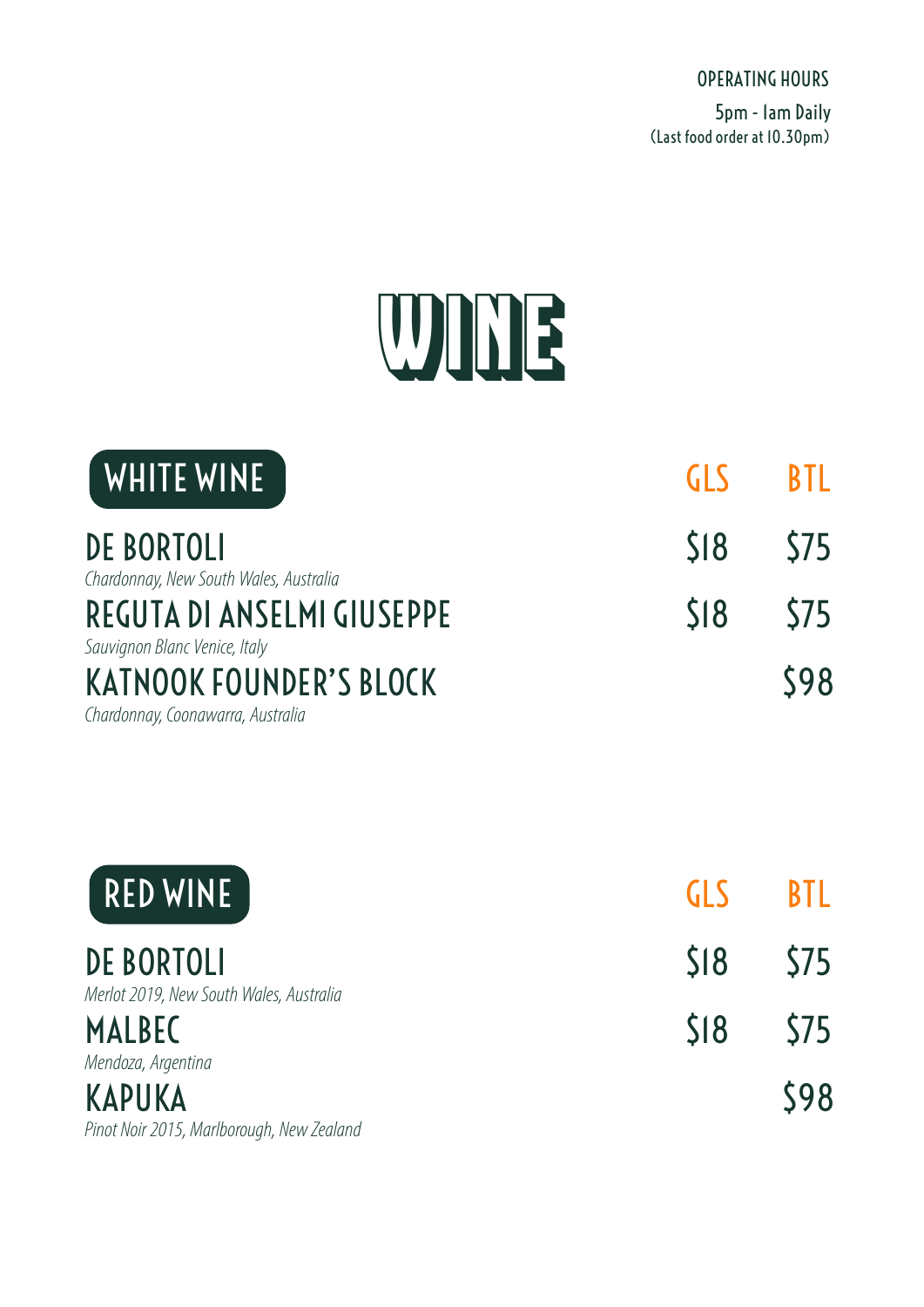# ROSE & BUBBLY

| BUBBLY                                            | <b>GLS</b> | <b>BTI</b> |
|---------------------------------------------------|------------|------------|
| <b>BOTTER</b><br>Prosecco DOC Extra Dry, Italy    | \$18       | <b>S88</b> |
| <b>BILLECART - SALMON</b><br>Brut Reserve, France |            | \$150      |
| <b>ROSE</b>                                       | <b>GLS</b> | <b>BTL</b> |
| <b>LES SARDINES</b><br>Pays d'Oc 2018, France     | \$18       | <b>S75</b> |

# HOMEMADE MOCKTAILS GLS

| HOMEMADE PINA COLADA SPICED ICED TEA |  |
|--------------------------------------|--|
| <b>HOMEMADE SYRUP LIMAU SODA</b>     |  |